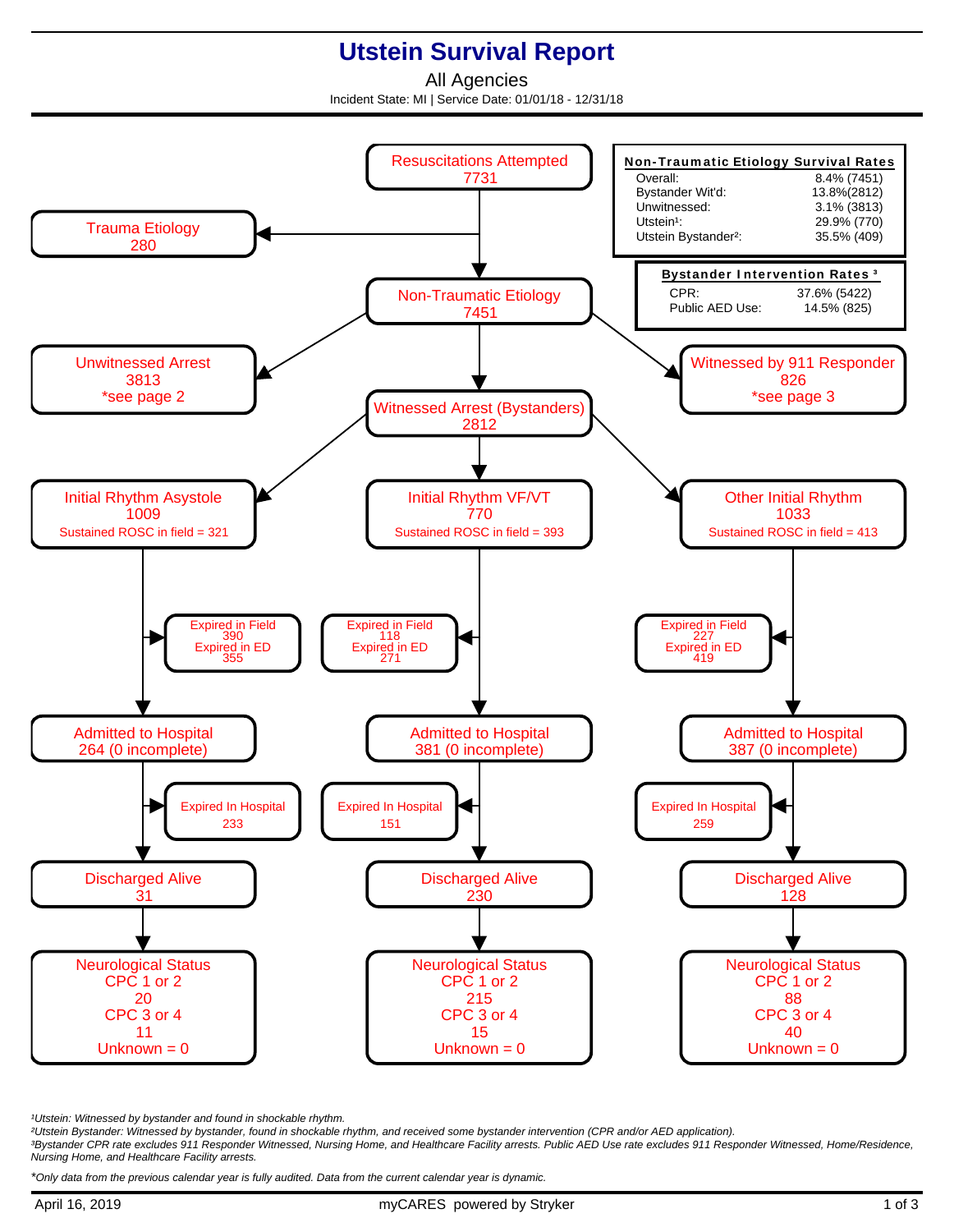## **Utstein Survival Report**

All Agencies Incident State: MI | Service Date: 01/01/18 - 12/31/18